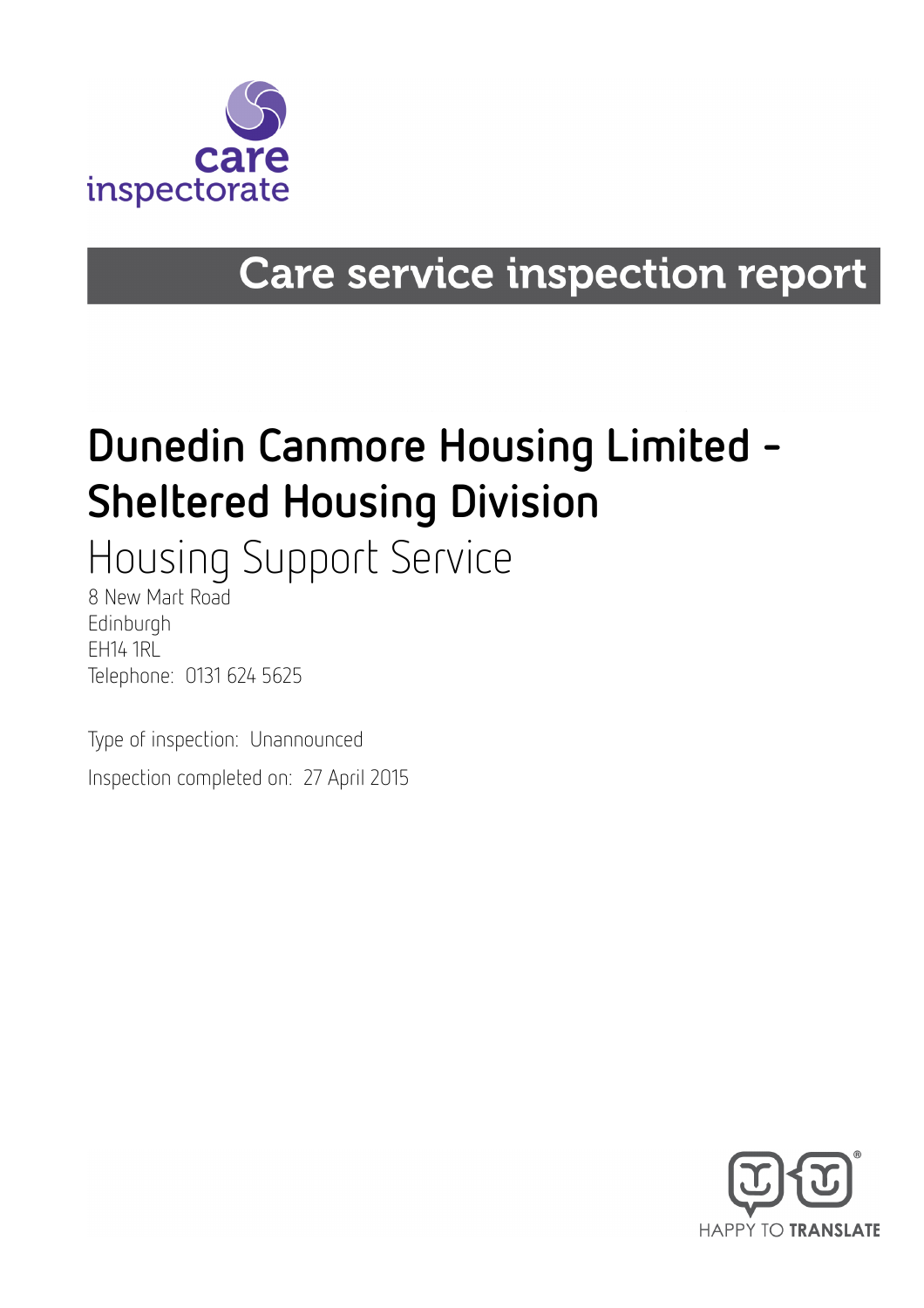## **Contents**

|                                  | Page No |
|----------------------------------|---------|
| Summary                          |         |
| 1 About the service we inspected | 5       |
| 2 How we inspected this service  |         |
| 3 The inspection                 | 11      |
| 4 Other information              | 21      |
| 5 Summary of grades              | 22      |
| 6 Inspection and grading history |         |

## Service provided by:

Dunedin Canmore Housing Limited

### Service provider number:

SP2004004483

#### Care service number:

CS2004076789

If you wish to contact the Care Inspectorate about this inspection report, please call us on 0345 600 9527 or email us at enquiries@careinspectorate.com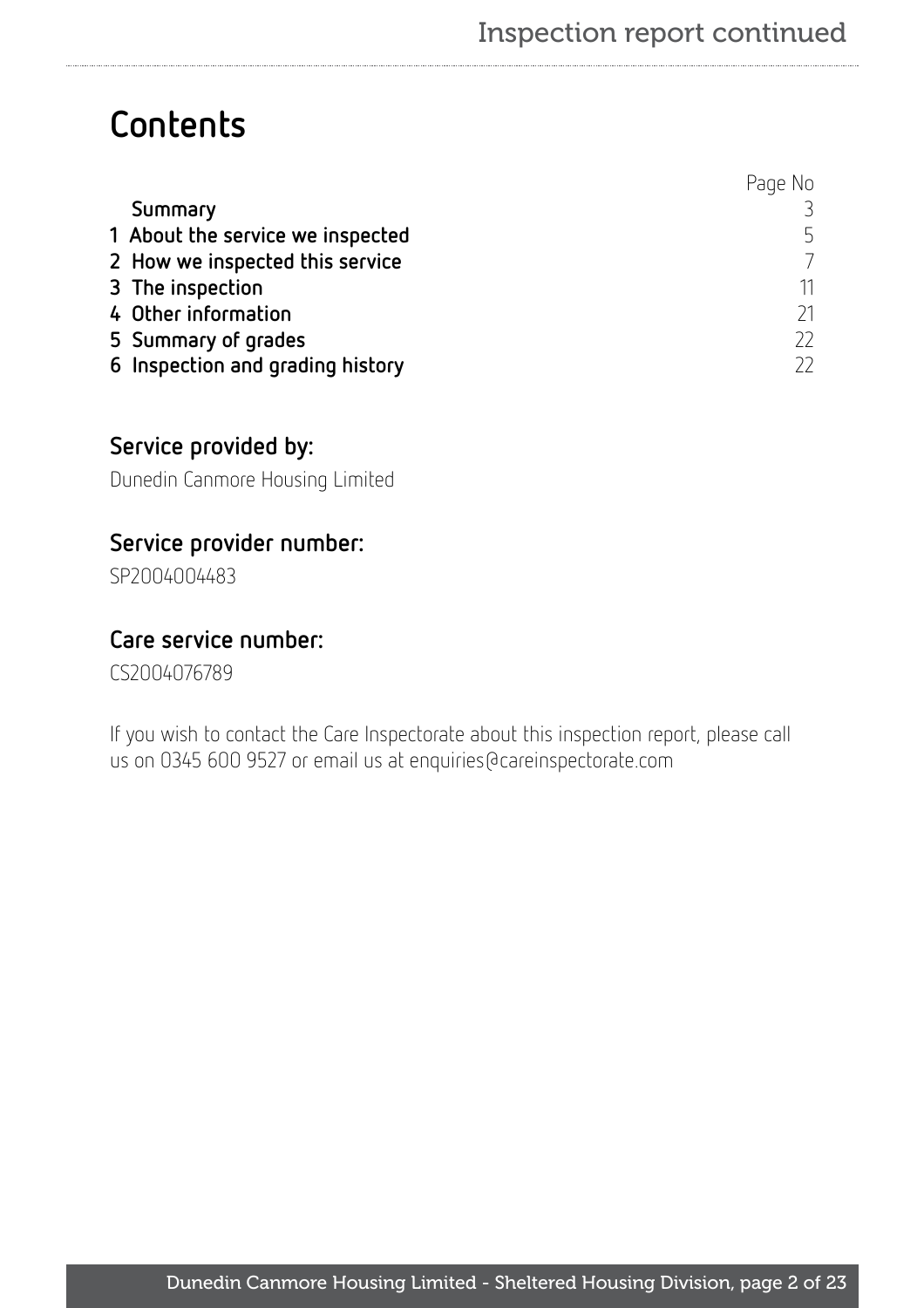## <span id="page-2-0"></span>Summary

This report and grades represent our assessment of the quality of the areas of performance which were examined during this inspection.

Grades for this care service may change after this inspection following other regulatory activity. For example, if we have to take enforcement action to make the service improve, or if we investigate and agree with a complaint someone makes about the service.

#### We gave the service these grades

Quality of Care and Support 4 Good Quality of Staffing 5 Very Good Quality of Management and Leadership 5 Very Good

#### What the service does well

The housing complexes looked well maintained and were in pleasant surroundings. People using the service were satisfied that the provider responded to requests for repairs promptly.

Some of the services had established good social activity that people were able to attend.

There was a good range of information brochures and leaflets which gave the tenants advice if they had problems.

### What the service could do better

Some of the services could do better at displaying information about what the provider had done when issues were raised at meetings or through other means. The complaint information should be updated to tell tenants that they are able to raise issues with the Care Inspectorate.

#### What the service has done since the last inspection

The provider had met one recommendation about staff training which was made at the last inspection.

The management were continuing to visit the complexes and discuss how to improve the services.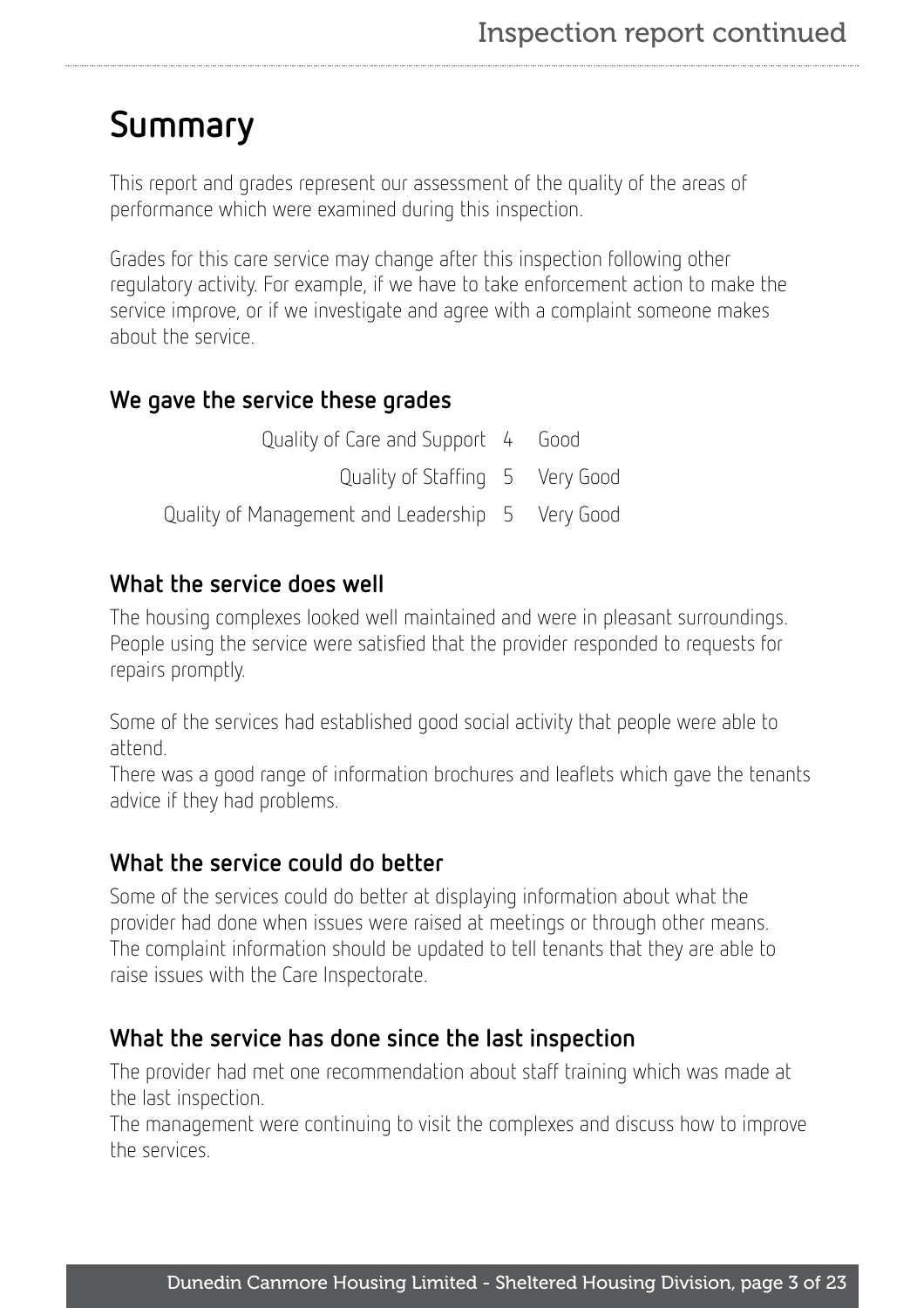#### Conclusion

The sheltered housing complexes we visited were in pleasant situations in local communities. The premises looked well-kept and maintained. This included gardens and surrounding areas.

Tenants told us that requests for repairs were dealt with promptly. Cleaning of each of the services was of a good standard. Communal laundry facilities were welcomed and extensively used by tenants.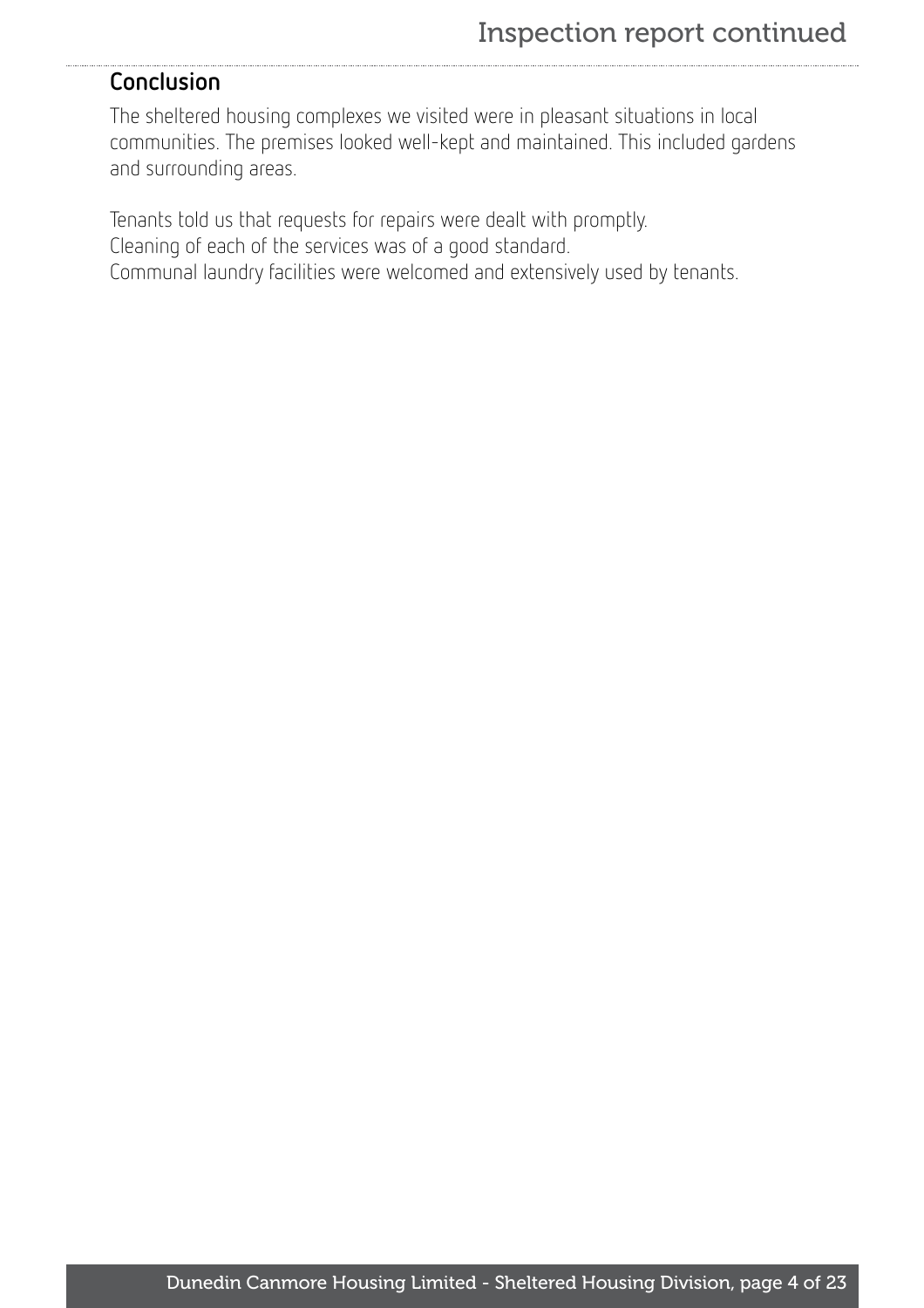## <span id="page-4-0"></span>1 About the service we inspected

The Care Inspectorate regulates care services in Scotland. Information about all care services is available on our website at: www.careinspectorate.com

The service was previously registered with the Care Commission and transferred its registration to the Care Inspectorate on 1 April 2011.

Requirements and recommendations

If we are concerned about some aspect of a service, or think it needs to do more to improve, we may make a recommendation or requirement.

- A recommendation is a statement that sets out actions the care service provider should take to improve or develop the quality of the service based on best practice or the National Care Standards.

- A requirement is a statement which sets out what is required of a care service to comply with the Public Services Reform (Scotland) Act 2010 ("the Act") and secondary legislation made under the Act, or a condition of registration. Where there are breaches of Regulations, Orders or conditions, a requirement may be made. Requirements are legally enforceable at the discretion of the Inspectorate.

Dunedin Canmore Housing Association Ltd - Sheltered Housing Division provides a housing support service to around 340 tenants living in sheltered housing complexes across Edinburgh. Tenants have self contained flats and each complex has a communal lounge, kitchen and laundry facilities.

Each complex has a sheltered housing manager who can offer general support, help with security and safety of tenants' homes, help arrange repairs and aids and adaptations, help tenants to get in touch with other services they may need, help resolve neighbour disputes, carry out activity monitoring checks to monitor tenants' general welfare and encourage tenants to socialise and use local community facilities. The service is managed by a senior sheltered housing manager and the housing manager.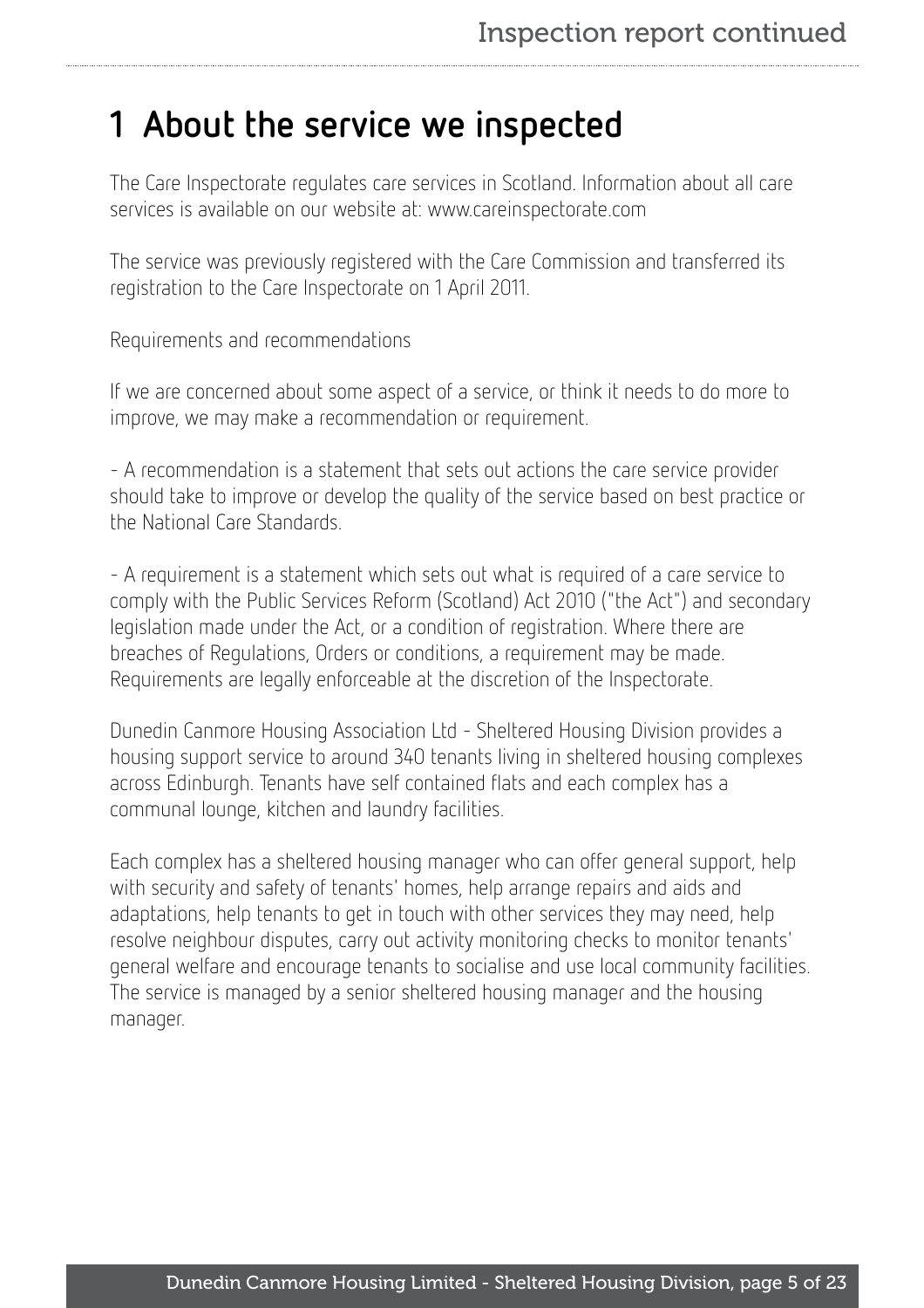#### Recommendations

A recommendation is a statement that sets out actions that a care service provider should take to improve or develop the quality of the service, but where failure to do so would not directly result in enforcement.

Recommendations are based on the National Care Standards, SSSC codes of practice and recognised good practice. These must also be outcomes-based and if the provider meets the recommendation this would improve outcomes for people receiving the service.

#### Requirements

A requirement is a statement which sets out what a care service must do to improve outcomes for people who use services and must be linked to a breach in the Act, its regulations, or orders made under the Act, or a condition of registration. Requirements are enforceable in law.

We make requirements where (a) there is evidence of poor outcomes for people using the service or (b) there is the potential for poor outcomes which would affect people's health, safety or welfare.

Based on the findings of this inspection this service has been awarded the following grades:

#### Quality of Care and Support - Grade 4 - Good Quality of Staffing - Grade 5 - Very Good Quality of Management and Leadership - Grade 5 - Very Good

This report and grades represent our assessment of the quality of the areas of performance which were examined during this inspection.

Grades for this care service may change following other regulatory activity. You can find the most up-to-date grades for this service by visiting our website www.careinspectorate.com or by calling us on 0345 600 9527 or visiting one of our offices.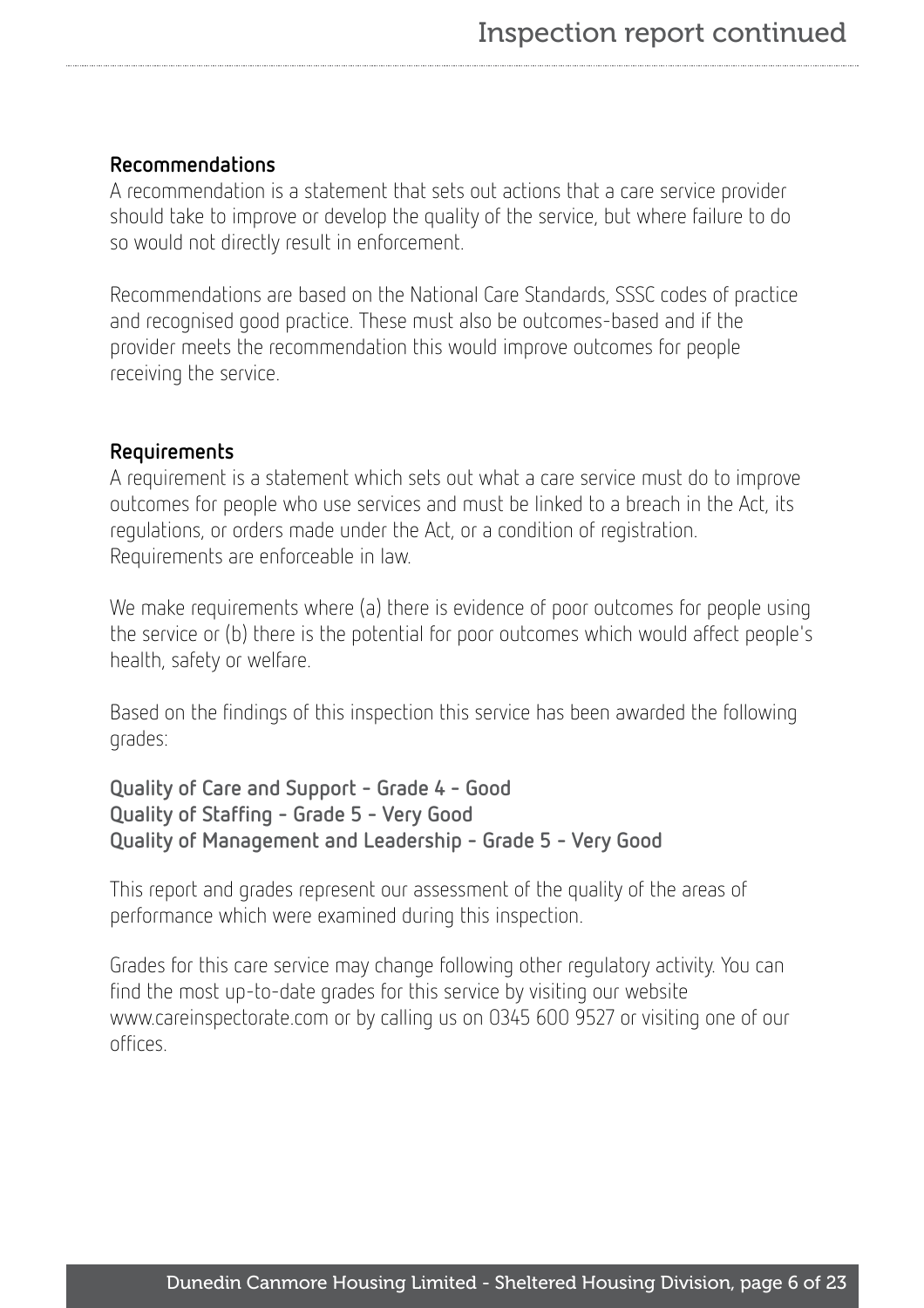## <span id="page-6-0"></span>2 How we inspected this service

## The level of inspection we carried out

In this service we carried out a low intensity inspection. We carry out these inspections when we are satisfied that services are working hard to provide consistently high standards of care.

## What we did during the inspection

We wrote this report following an unannounced inspection. This inspection was carried out by one inspector from the Care inspectorate. The inspection took place on 20, 21, 22 and 23 April 2015. We gave feedback to the manager of the service on 27 April 2015.

During this inspection process, we gathered evidence from various sources, including the following:

Annual return information. The services self assessment. Samples of service user support plans. Connect which is a quarterly newsletter sent to service users. Accident and Incident recording. Complaint logging process. Staff training matrix. Tenants satisfaction survey results. Staff meeting records A range of information leaflets available to tenants and the brochures of the services.

Five sheltered housing sites were visited. We spoke with a number of people who were tenants in the sites.

We spoke directly with members of staff including the registered manager of the service and sheltered housing managers at each site.

We sent out 100 Care Standards Questionnaires for people who use this service and received 40 completed returns. We sent out 50 staff questionnaires and received 6 returns. We acknowledged that the service did not employ this amount of staff and there was a total of approximately 12 staff.

Visits to the sheltered housing sites gave us the opportunity to observe staff providing support and advice to tenants.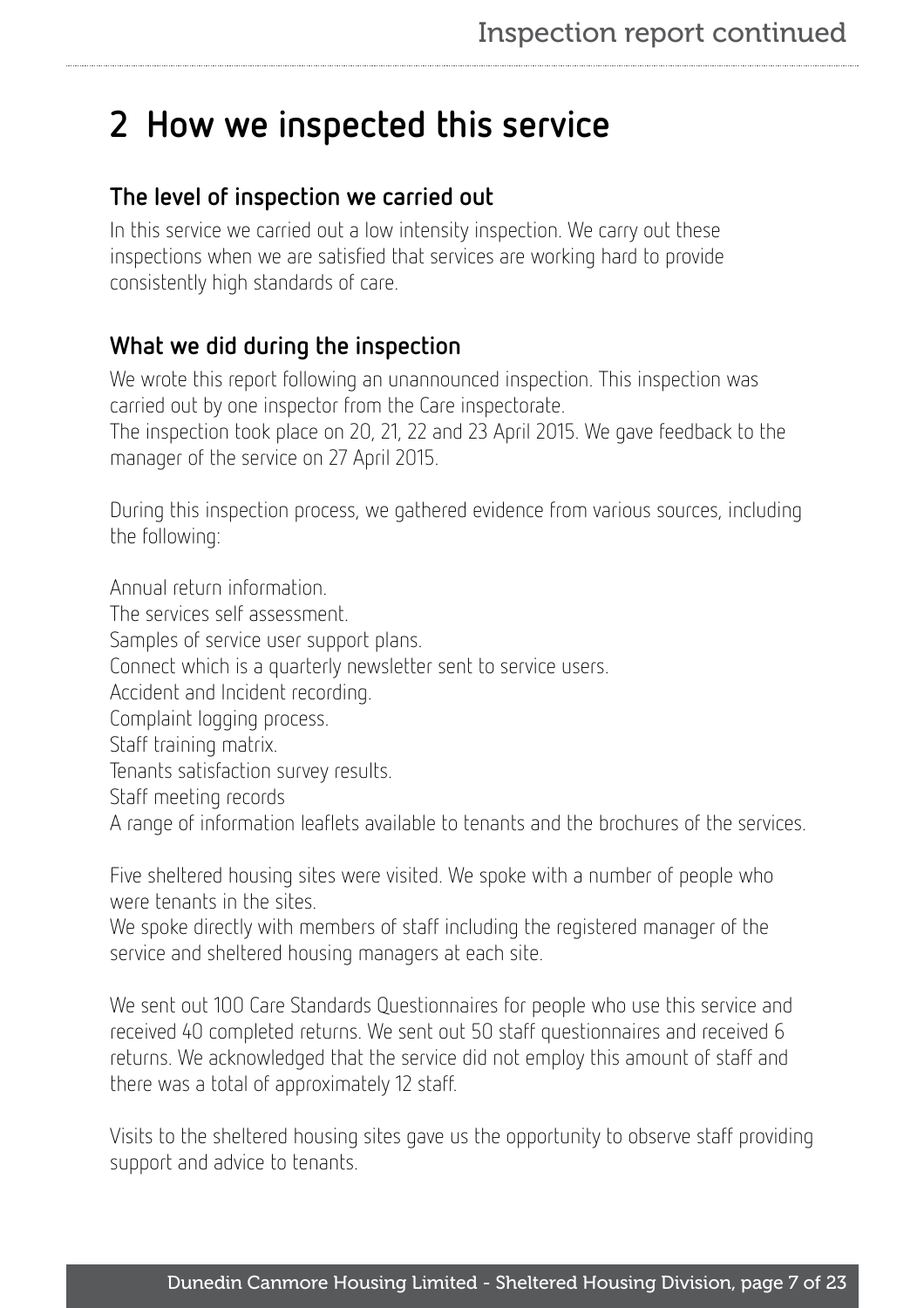### Grading the service against quality themes and statements

We inspect and grade elements of care that we call 'quality themes'. For example, one of the quality themes we might look at is 'Quality of care and support'. Under each quality theme are 'quality statements' which describe what a service should be doing well for that theme. We grade how the service performs against the quality themes and statements.

Details of what we found are in Section 3: The inspection

## Inspection Focus Areas (IFAs)

In any year we may decide on specific aspects of care to focus on during our inspections. These are extra checks we make on top of all the normal ones we make during inspection. We do this to gather information about the quality of these aspects of care on a national basis. Where we have examined an inspection focus area we will clearly identify it under the relevant quality statement.

### Fire safety issues

We do not regulate fire safety. Local fire and rescue services are responsible for checking services. However, where significant fire safety issues become apparent, we will alert the relevant fire and rescue services so they may consider what action to take. You can find out more about care services' responsibilities for fire safety at www.firelawscotland.org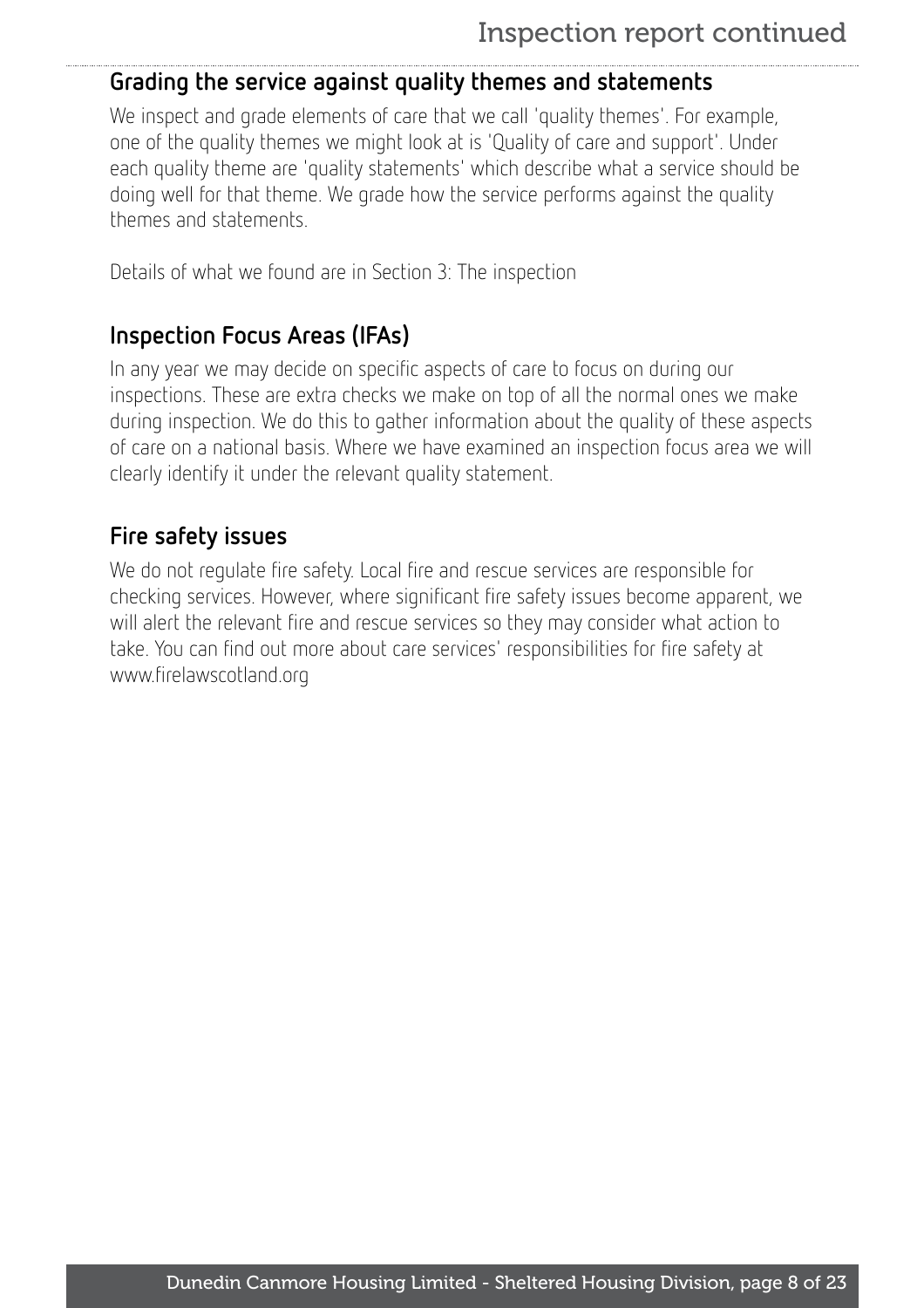### What the service has done to meet any recommendations we made at our last inspection

One recommendation was met at this inspection about staff training records.

### The annual return

Every year all care services must complete an 'annual return' form to make sure the information we hold is up to date. We also use annual returns to decide how we will inspect the service.

Annual Return Received: Yes - Electronic

### Comments on Self Assessment

Every year all care services must complete a 'self assessment' form telling us how their service is performing. We check to make sure this assessment is accurate. This was completed as required by us.

#### Taking the views of people using the care service into account

We received a range of comments in response to user satisfaction questions. These included:

"I am very happy and like the scheme manager. She has a lot of patience and is very helpful".

"So far the warden had been helpful to all my needs and is very obliging in matters and confidential".

"happy with everything".

"...a new warden who started last year and what a difference she has made. She is kind and caring and nothing is too much trouble".

"I am treated with respect by the warden. She is approachable and has time to provide the support needed in the complex".

"I feel like the staff do not have the time to do everything. Not enough hours in the day".

"Poor service - no weekend morning call. No other contact apart from morning call during the week. No advanced warning if the normal warden is off - it's just a different voice".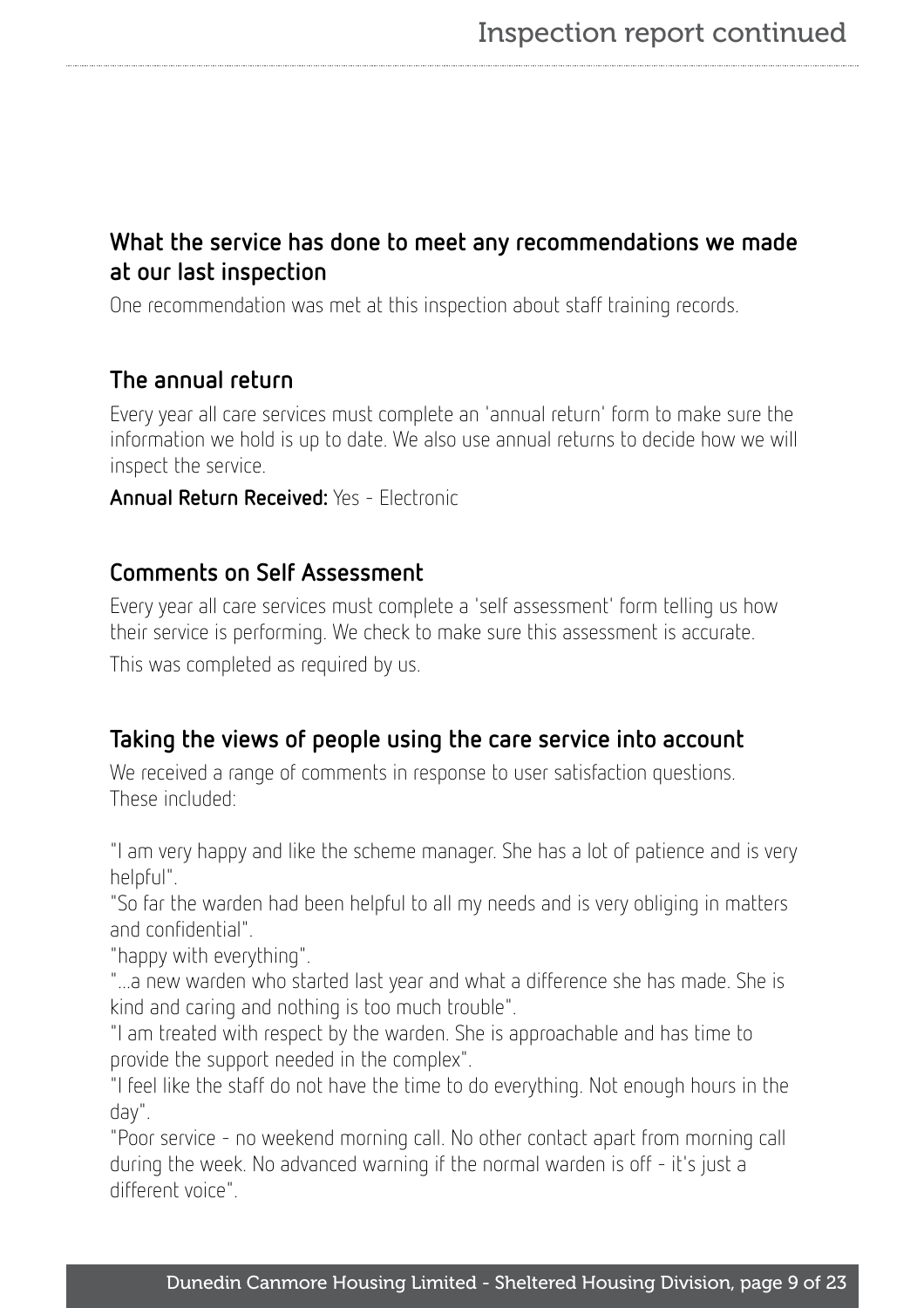## Inspection report continued

We received a few comments where we thought that the respondents were unclear about who was asking them to respond to the questionnaire. They may have become confused by the services provided by external agencies providing care and not the service provided by Dunedin Canmore. For example one person responded: "My carers not only attend to my personal needs..............."

Tenants we spoke with during the course of the inspection gave us positive comments about the wardens in the service.

We spoke with tenants in one service who were enjoying the morning coffee session. They were extremely positive about the support they were given by both the warden and other tenants they had made friends with.

#### Taking carers' views into account

We did not meet with carers at this inspection.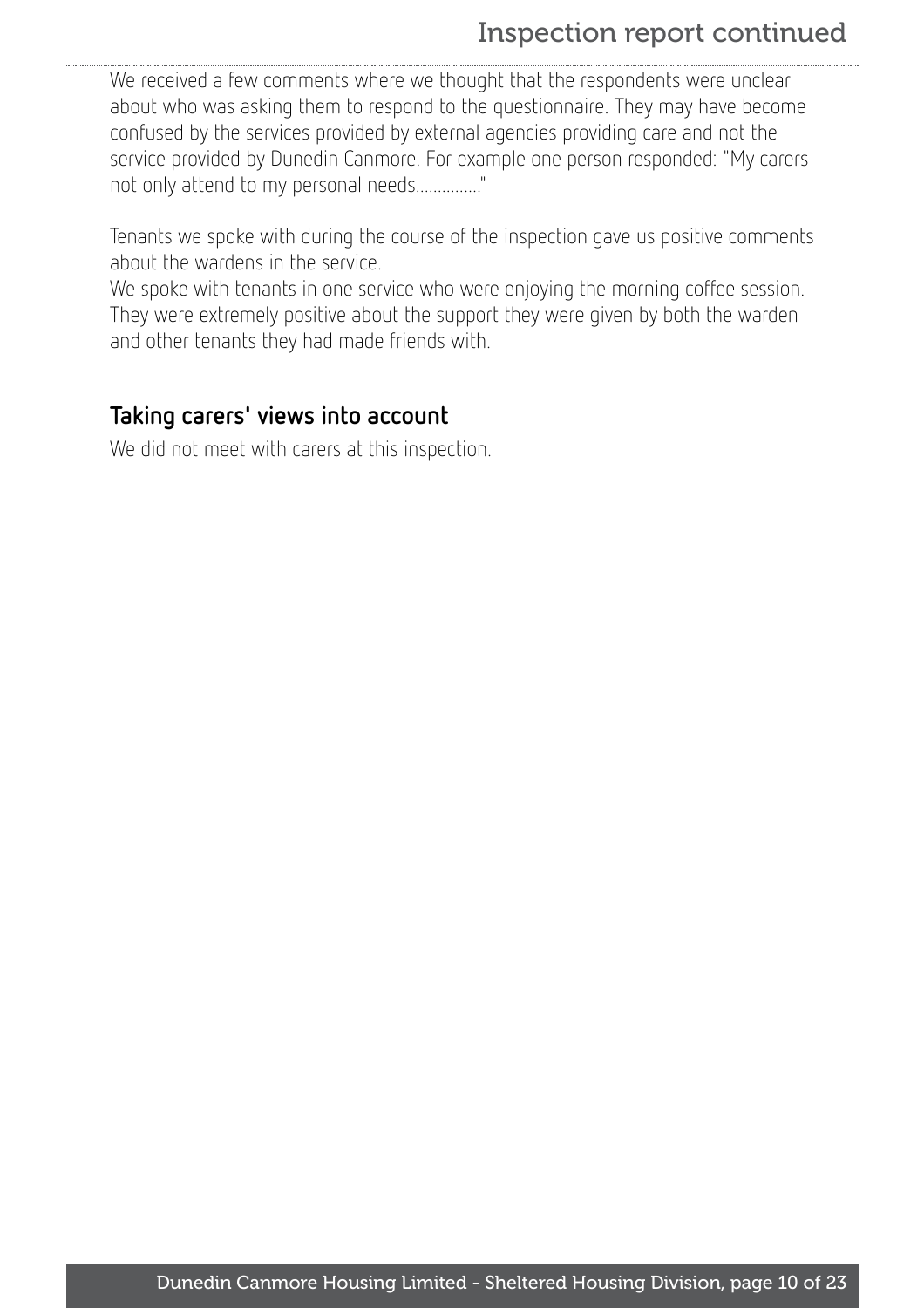## <span id="page-10-0"></span>3 The inspection

We looked at how the service performs against the following quality themes and statements. Here are the details of what we found.

## Quality Theme 1: Quality of Care and Support

Grade awarded for this theme: 4 - Good

#### Statement 1

We ensure that service users and carers participate in assessing and improving the quality of the care and support provided by the service.

#### Service strengths

To make our assessment of this statement we took into account information in the service, feedback from our questionnaires and views of tenants living in the services and staff working for Dunedin Canmore Housing Association.

The wardens gave good examples of where face to face contact with tenants had resulted in improvements or referrals to other agencies for additional resources to help the tenant remain independent and supported in their tenancy.

We had examples of where the warden was knowledgeable about the residents and could explain changes in their condition and abilities as they saw them each day.

Wardens told us that they were included in review meetings and kept support plans updated with relevant information about the tenant's needs.

The provider carried out surveys to gauge the satisfaction of tenants. The last was in March 2015. We saw that there had been recent consultation about the proposed 'handyman' service which meant that implementing this service would be beneficial in responding to requests from tenants.

We saw examples of minutes of meetings (dated 4 March 2015) in one service. This indicated that tenants were able to raise issues through this means and they also confirmed this when we spoke with them.

For example discussion was had about the installation of SKY, the lift upgrades and the use of the laundry facilities.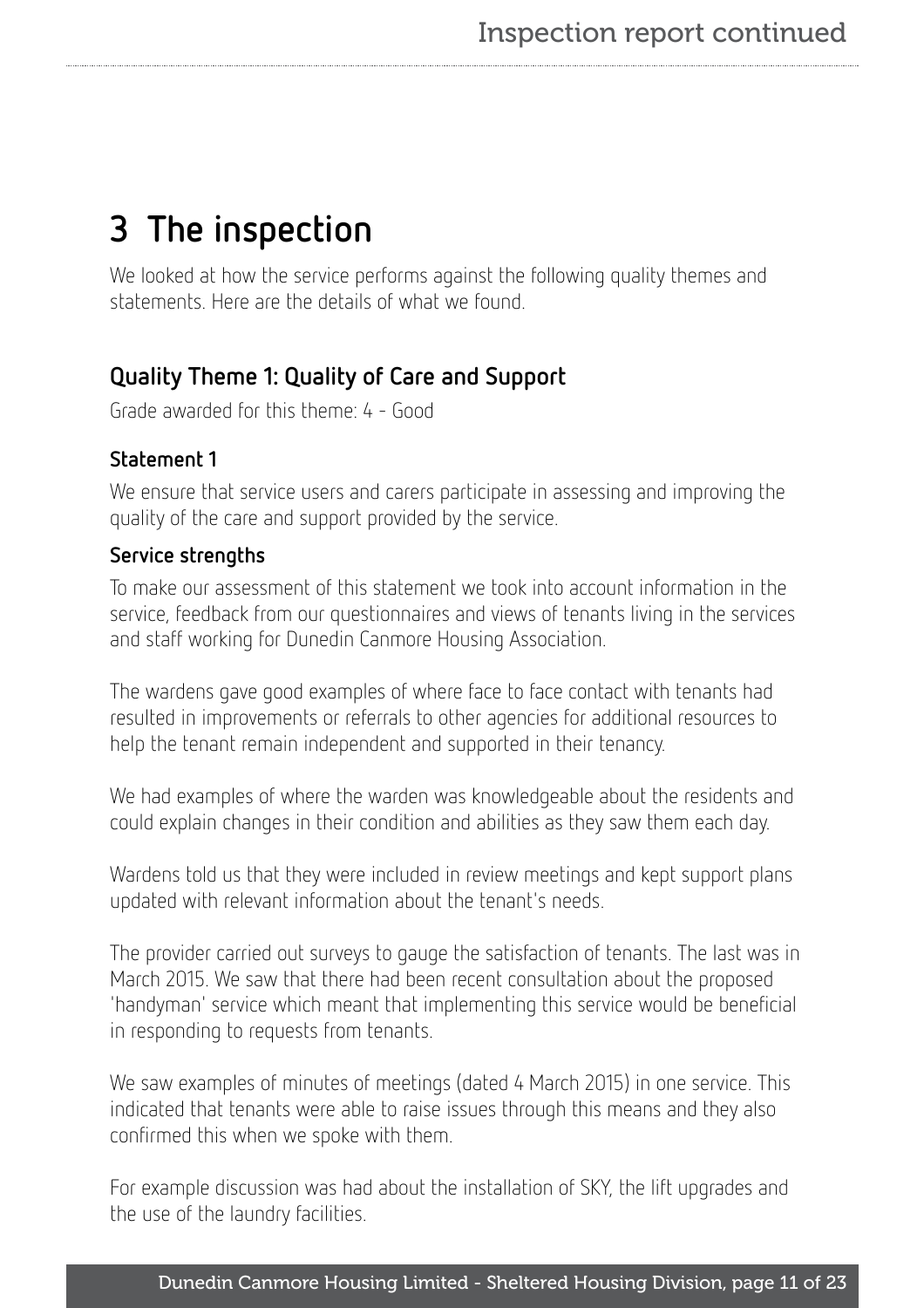The manager confirmed that each tenant was given a copy of the minutes of meetings.

Actions were taken from the previous meeting where tenants had requested that the agenda and minutes be in larger print.

There were many brochures and leaflets available throughout the premises we visited. (This included the main office).

These were informative and told people about their tenancy, welfare rights and household visits.

The 'Connect' magazine was given to all service and tenants. This was well presented and easy to read. It kept tenants updated on any changes to the service provided, for example in respect of any works being carried out or planned repairs.

A newsletter was being sent out in April 2015. This was informing tenants that consultation was progressing about what people wished to see in sheltered housing. This was to help Dunedin Canmore develop and improve the service.

Each service had a suggestion box and we were told that these were taken to the manager's meetings to be reviewed.

We saw a good example of where table tennis facilities were provided to one service after a suggestion made by tenants.

#### Areas for improvement

Whilst we saw that there were methods whereby tenants were able to make suggestions and express their views, the actions taken were not always displayed to show tenants that the provider had taken action and that they were listened to.

For example, we noted that there was two services displaying this information in the form of 'You said - we did' information boards.

The manager of the service acknowledged this and planned to take this forward in all services.

We discussed the content of information about the complaints in the individual service's brochure. We thought that there was the potential to confuse tenants.

Information should clearly explain that tenants can use our complaint process without the need for going through the provider.

We will monitor this at the next inspection.

This grade represents a high standard of performance and does not need considerable adjustment.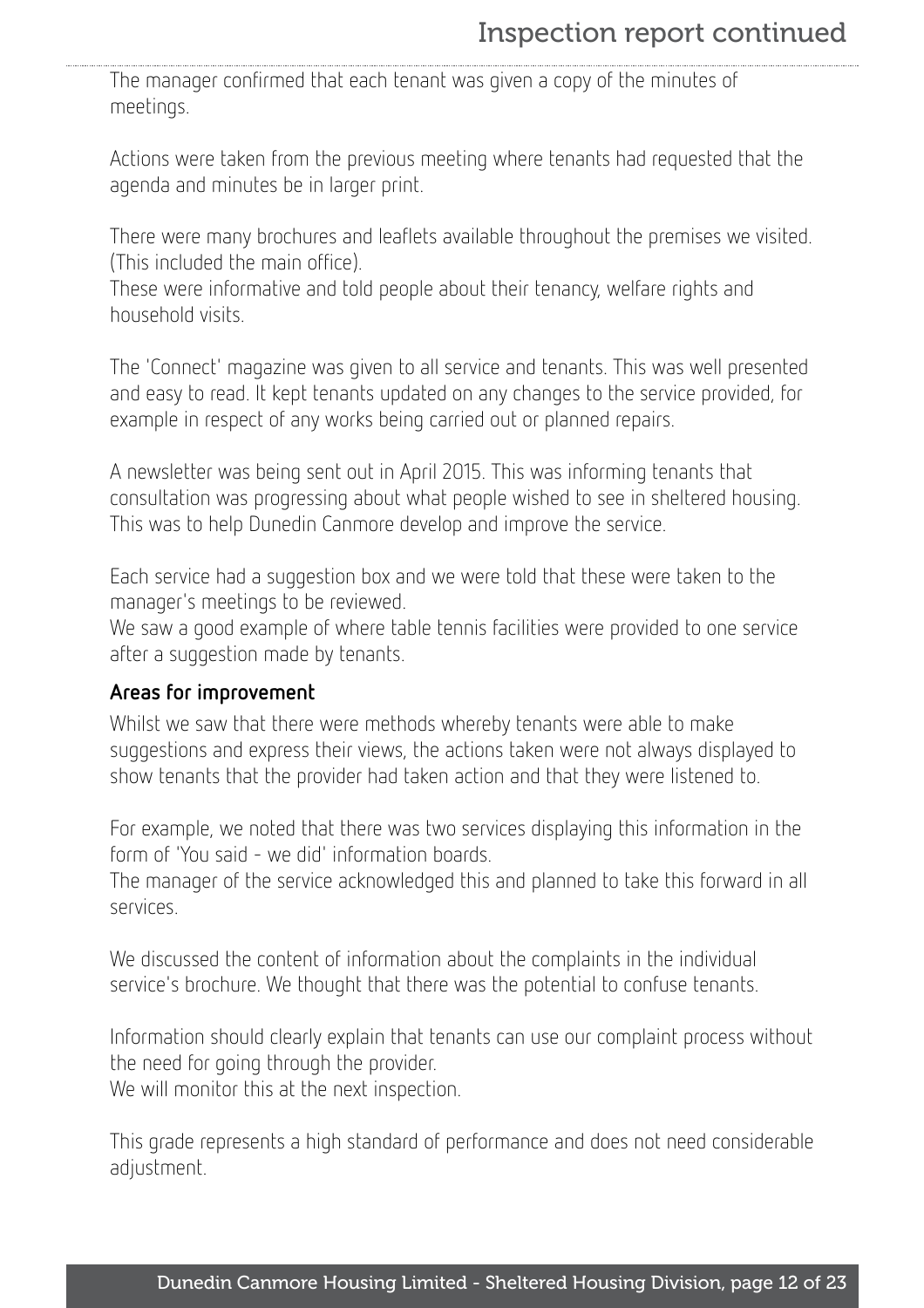## Inspection report continued

Grade awarded for this statement: 5 - Very Good

Number of requirements: 0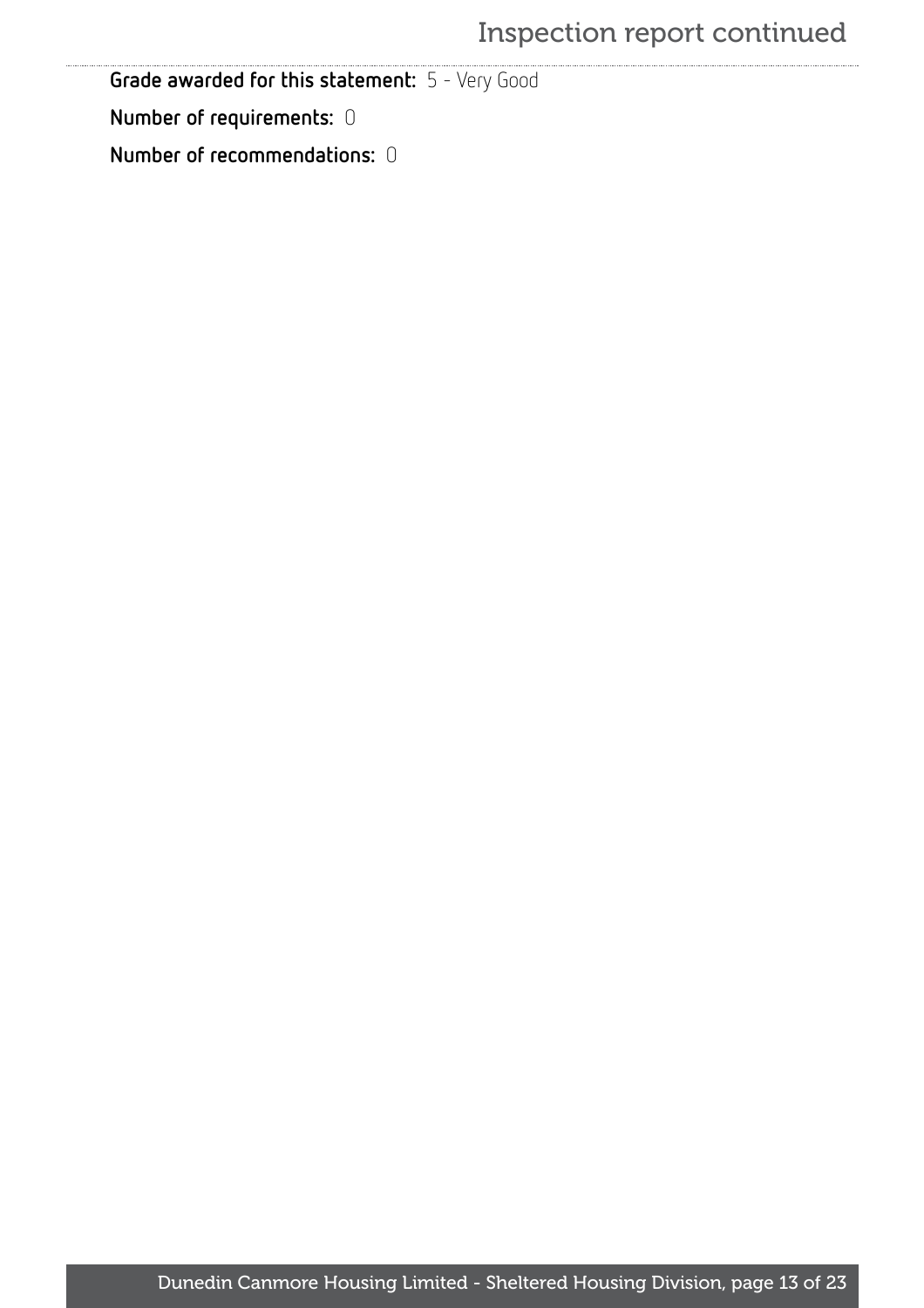#### Statement 6

People who use, or would like to use the service, and those who are ceasing the service, are fully informed as to what the service provides.

#### Service strengths

To make our assessment of this statement we took into account information in the service, feedback from our questionnaires and views of tenants living in the services and staff working for Dunedin Canmore Housing Association.

We found that there was good information to inform prospective tenants about the services.

Each service has an individual 'handbook' which told people what they could expect from the service.

The handbooks were in an easy to read format and introduced people to the company. Included was:

A photo of the warden.

The times that the warden worked and their contact details.

An overview of the role of the warden.

Information on the use of the common areas.

Introductions to coffee mornings and activity.

Handbooks were compiled into different languages to cater for the clients in the services.

Warden told us how prospective tenants were able to make visits to the service before they made a decision to take up a tenancy.

Wardens were involved in interviewing and assessing the suitability of people for a tenancy. This was beneficial as they were familiar with the existing client group.

Discussion with wardens showed that they were familiar with tenants and that they were observant in monitoring changes in the tenant's needs.

We were given examples of where/when some individual's needs had increased and the warden took steps to have the tenant reassessed (with their agreement) for increased care and support.

At times, the sheltered housing complex was unsuitable for increasing needs of some people and the wardens explained how they supported individuals during the transition phase of moving to more suitable accommodation.

During the inspection, we saw that the wardens were responsive and positive in all interactions with the tenants.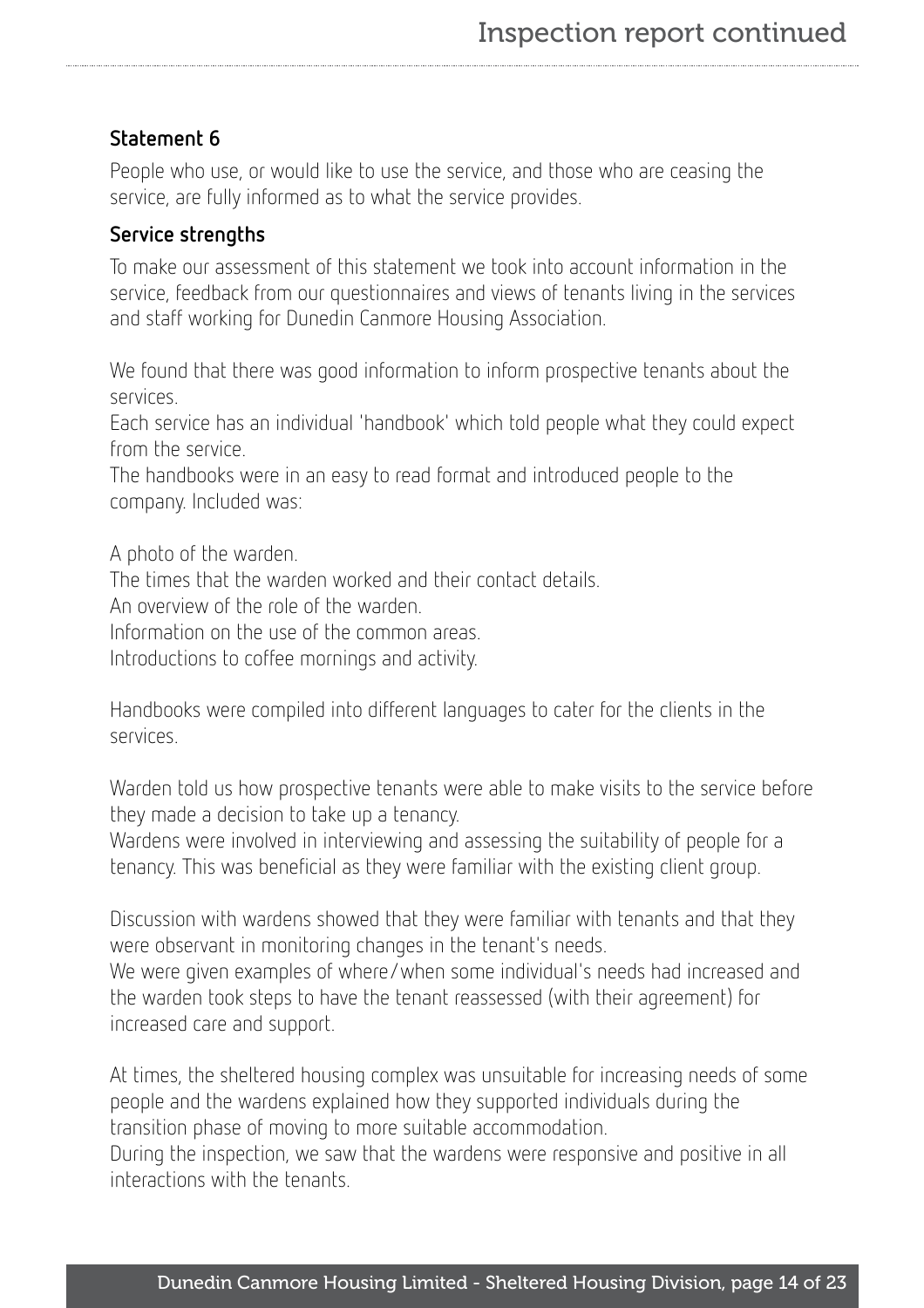#### Areas for improvement

During our inspection, we heard from some of the tenants about their frustrations in respect of wardens telling them that they could not assist them with specific things. For example, changing a light bulb or assisting them with minor issues or helping them to enhance activity sessions.

These issues were not across all of the service but in three that provided minimal support services.

We acknowledge that there may have been some changes to what the services are able to provide however, this should clearly be discussed with the tenants.

We have heard from some tenants who have some unresolved issues and they cannot understand why wardens cannot do specific things. This has the potential to cause friction and conflict.

There needs to be consideration of what people's expectations are of sheltered housing and if there are changes in the services to what individuals 'signed up' for these should be explored and resolved.

The website with information about the services made reference to and provided links to the Care Inspectorate latest reports. These were considerably out of date. The manager told us that this would be taken forward.

We have concluded that the service was assessed as performing at a good level for this statement.

Good grades signify a performance which has significant strengths. The service should take steps to address the areas for improvement identified.

We will monitor the areas for improvement at the next inspection.

Grade awarded for this statement: 4 - Good

Number of requirements: 0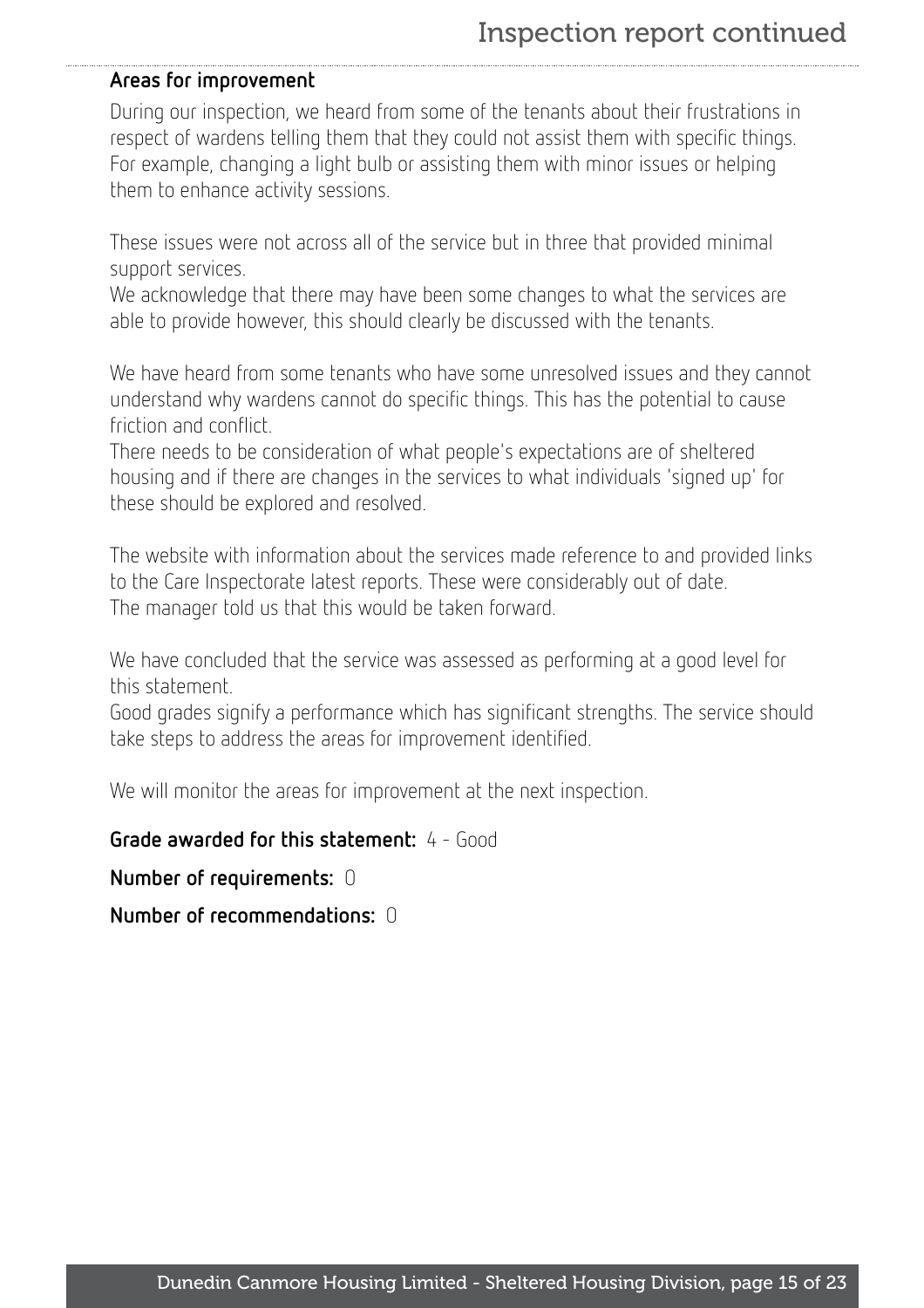## Quality Theme 3: Quality of Staffing

Grade awarded for this theme: 5 - Very Good

#### Statement 1

We ensure that service users and carers participate in assessing and improving the quality of staffing in the service.

#### Service strengths

Comments made in Quality Statement 1.1 are also relevant to this Quality Statement. We have also applied the grading of five "Very good" awarded in Quality Statement 1.1 to this Quality Statement.

#### Areas for improvement

The care service should continue to monitor and work to build on, and improve on, the standard achieved in this area. They should ensure that they are rigorous in identifying any areas for improvement and implementing action plans to address these.

Grade awarded for this statement: 5 - Very Good

Number of requirements: 0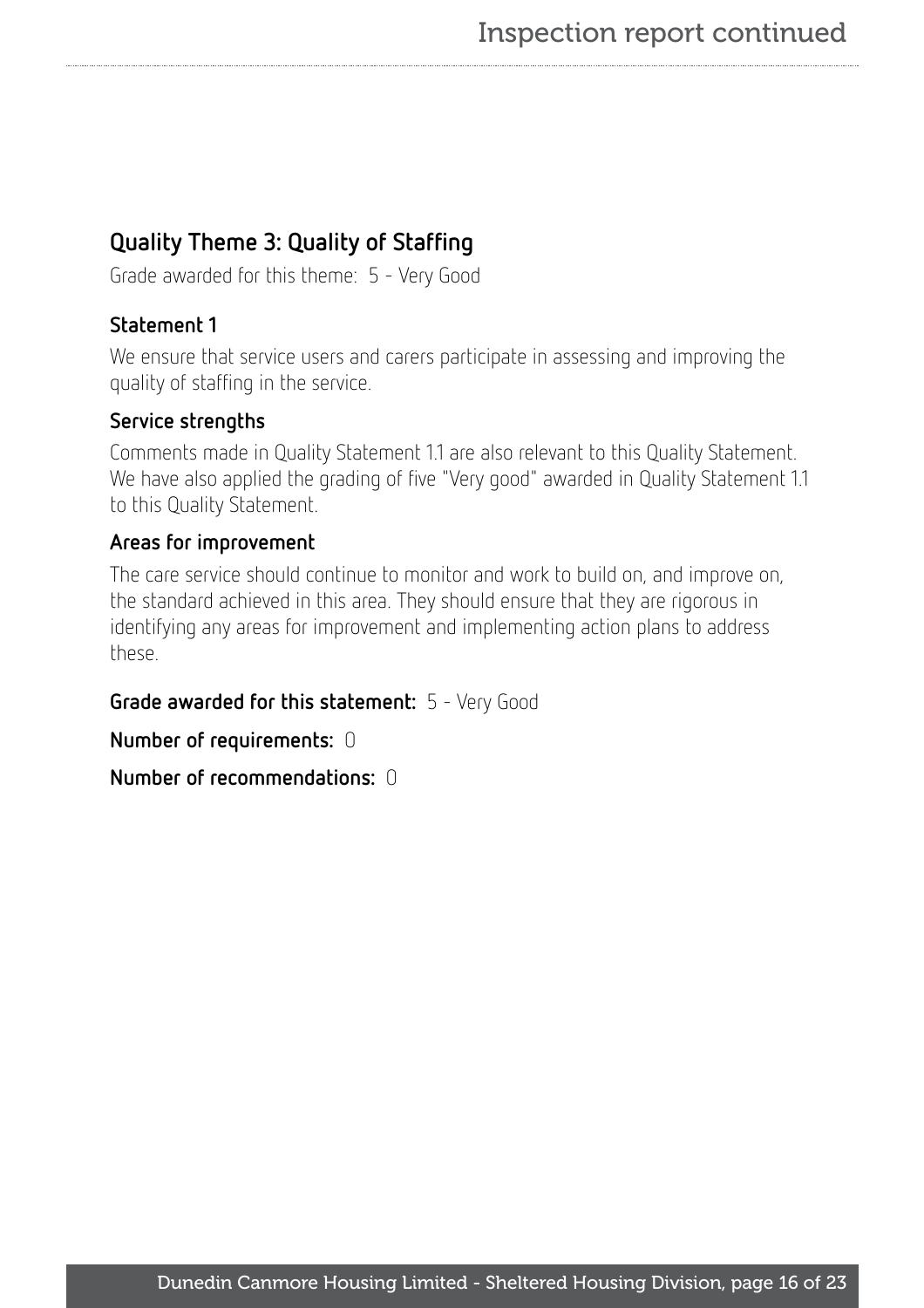#### Statement 3

We have a professional, trained and motivated workforce which operates to National Care Standards, legislation and best practice.

#### Service strengths

To assess this statement we took into account our observations and discussions during the inspection. We looked at records of training.

The following recommendation was met at this inspection:

'Training records should be maintained in a way which allows managers to have an easily accessible overview of the training needs of staff. This should include information to alert managers as to when mandatory training needs to be updated. National Care Standards. Housing Support Services. Standard 3. Management and staffing arrangements.'

Action taken to meet recommendation:

The manager had compiled a training matrix which helped in identifying staff who had completed or were due to have updates in training. Staff told us that they valued the training that was provided by Dunedin Canmore.

Each warden had access to a database which recorded all of their employment history and training events they had attended. This was a good system.

Domestic staff spoken with told us that they felt supported and enjoyed working in the service.

They were given good supplies of equipment to do their job and we were told that they were given additional supplies if they requested without delay.

Staff told us that they had attended supervision sessions which are a good way for staff to raise issues and to be supported by managers.

Staff we spoke with during our inspection were clearly motivated and wished to provide a high quality service to the tenants.

#### Areas for improvement

We assessed that the service was performing at a very good level for this statement. The service should continue to take opportunities to improve and strive to raise performance to excellent.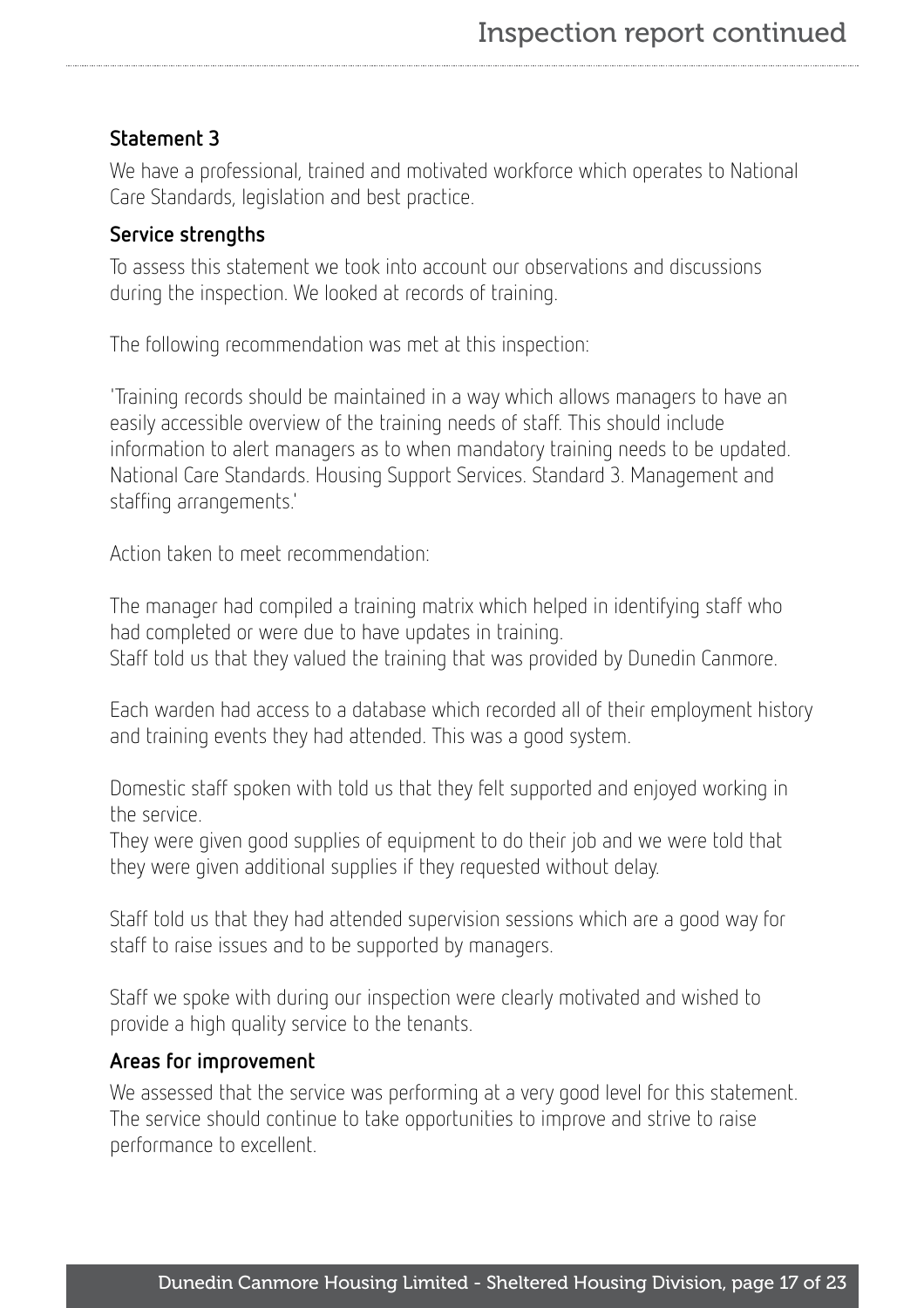## Inspection report continued

Grade awarded for this statement: 5 - Very Good

Number of requirements: 0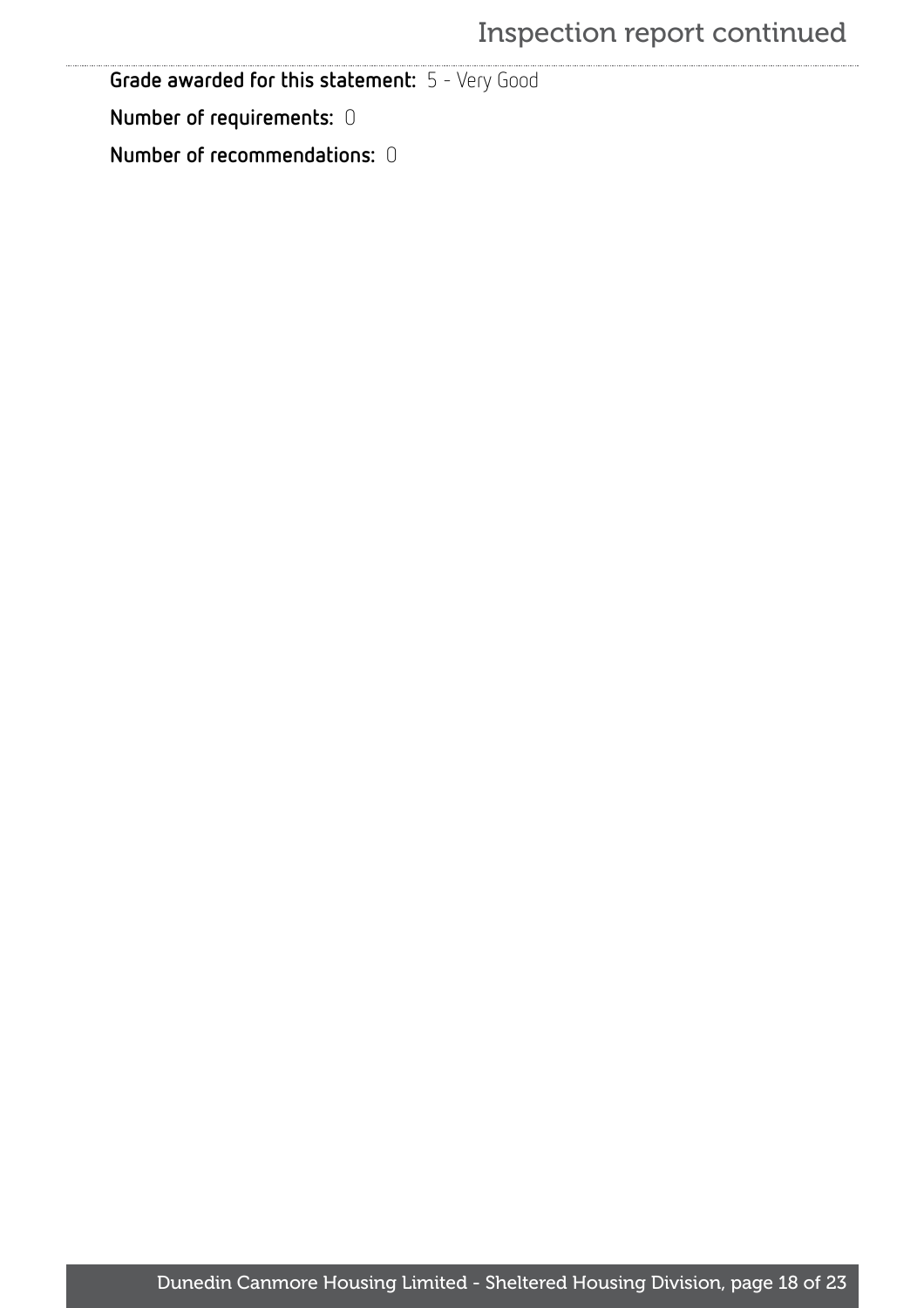## Quality Theme 4: Quality of Management and Leadership

Grade awarded for this theme: 5 - Very Good

#### Statement 1

We ensure that service users and carers participate in assessing and improving the quality of the management and leadership of the service.

#### Service strengths

Comments made in Quality Statement 1.1 are also relevant to this Quality Statement. We have also applied the grading of five "Very good" awarded in Quality Statement 1.1 to this Quality Statement.

#### Areas for improvement

We have assessed that the service was performing at a very good level for this statement.

The care service should continue to monitor and work to build on, and improve on, the standard achieved in this area. They should ensure that they are rigorous in identifying any areas for improvement and implementing action plans to address these.

Grade awarded for this statement: 5 - Very Good

Number of requirements: 0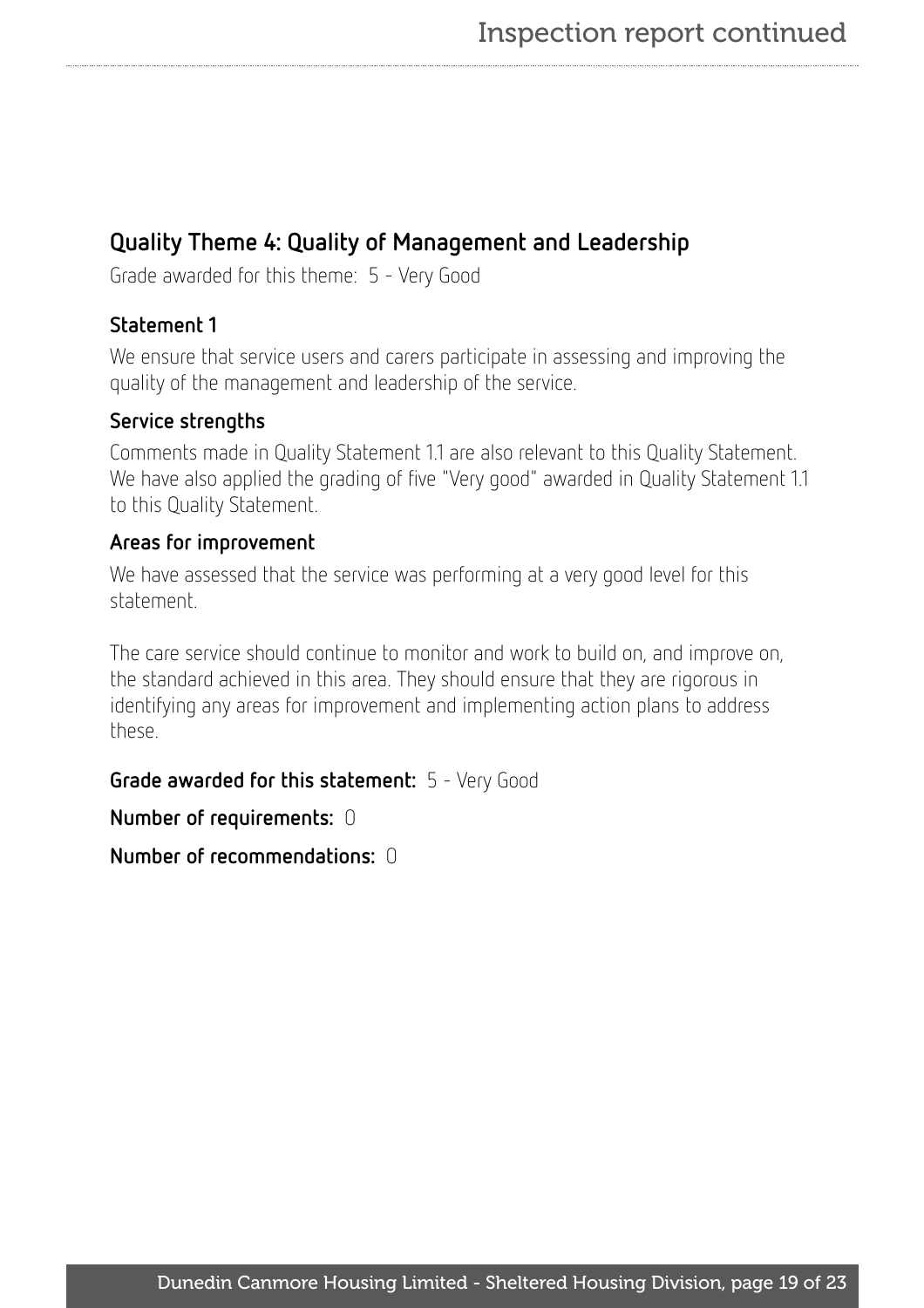#### Statement 4

We use quality assurance systems and processes which involve service users, carers, staff and stakeholders to assess the quality of service we provide

#### Service strengths

The manager of the service had good systems in place to monitor the quality of the service.

There was a good database for the reporting and collation of accidents and incidents. This gave the manager of the service oversight of each complex.

Records of complaints were managed by the manager.

There had been swift action taken from the results of the survey to begin to address issues which needed to be improved. This included the provision of activity in some services and to raise the awareness of the role of the warden.

The manager of the service routinely visited each of the sheltered housing complexes. She was in the process of carrying out consultation meetings with tenants to find out how best to develop the service.

#### Areas for improvement

The manager had begun to address the issues we raised as a result of our inspection. For example to ensure that information was displayed accurately in each of the complexes.

We will monitor this at the next inspection.

#### Grade awarded for this statement: 5 - Very Good

Number of requirements: 0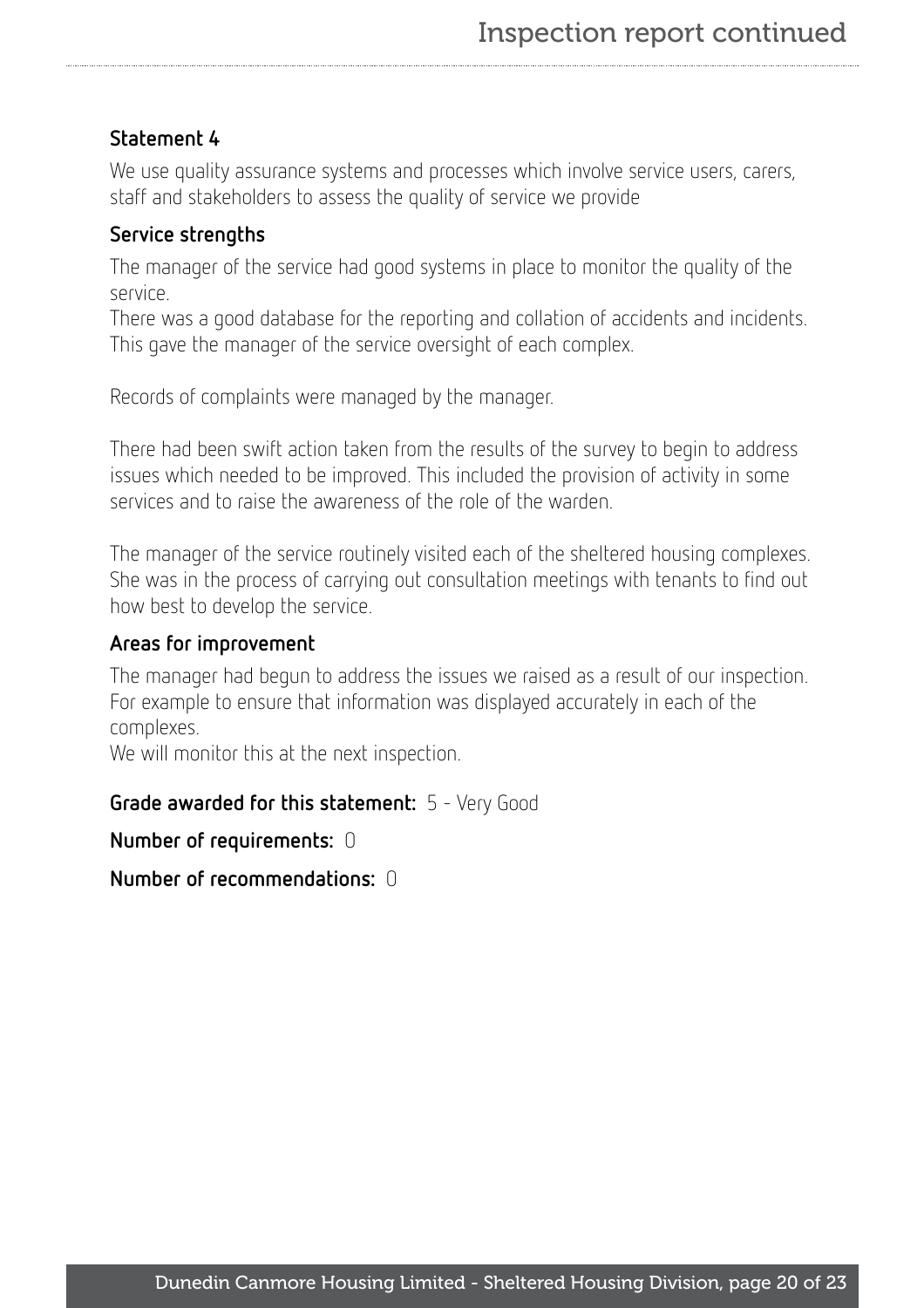## <span id="page-20-0"></span>4 Other information

## **Complaints**

No complaints have been upheld, or partially upheld, since the last inspection.

## Enforcements

We have taken no enforcement action against this care service since the last inspection.

## Additional Information

No Additional Information.

## Action Plan

Failure to submit an appropriate action plan within the required timescale, including any agreed extension, where requirements and recommendations have been made, will result in the Care Inspectorate re-grading a Quality Statement within the Quality of Management and Leadership Theme (or for childminders, Quality of Staffing Theme) as unsatisfactory (1). This will result in the Quality Theme being re-graded as unsatisfactory (1).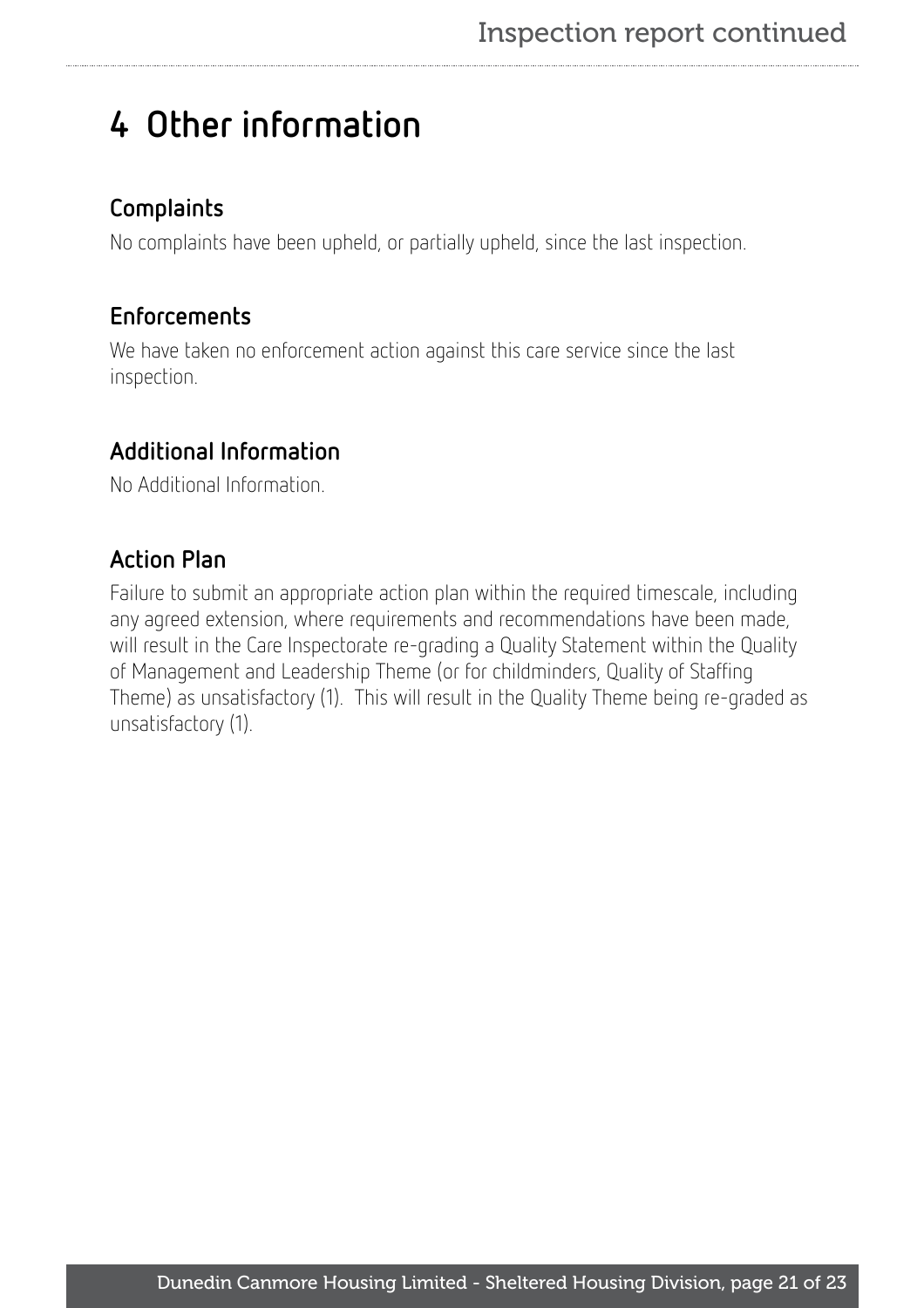## <span id="page-21-0"></span>5 Summary of grades

| Quality of Care and Support - 4 - Good               |               |  |  |  |
|------------------------------------------------------|---------------|--|--|--|
| Statement 1                                          | 5 - Very Good |  |  |  |
| Statement 6                                          | $4 - Good$    |  |  |  |
| Quality of Staffing - 5 - Very Good                  |               |  |  |  |
| Statement 1                                          | 5 - Very Good |  |  |  |
| Statement 3                                          | 5 - Very Good |  |  |  |
| Quality of Management and Leadership - 5 - Very Good |               |  |  |  |
| Statement 1                                          | 5 - Very Good |  |  |  |
| Statement 4                                          | 5 - Very Good |  |  |  |

## <span id="page-21-1"></span>6 Inspection and grading history

| <b>Date</b> | Type        | Gradings                                                  |                                                 |
|-------------|-------------|-----------------------------------------------------------|-------------------------------------------------|
| 13 Mar 2014 | Unannounced | Care and support<br>Staffing<br>Management and Leadership | 5 - Very Good<br>5 - Very Good<br>5 - Very Good |
| 24 Aug 2012 | Unannounced | Care and support<br>Staffing<br>Management and Leadership | 5 - Very Good<br>5 - Very Good<br>5 - Very Good |
| 17 Jun 2009 | Announced   | Care and support<br>Staffing<br>Management and Leadership | $4 - Good$<br>$4 - Good$<br>$4 - Good$          |

All inspections and grades before 1 April 2011 are those reported by the former regulator of care services, the Care Commission.